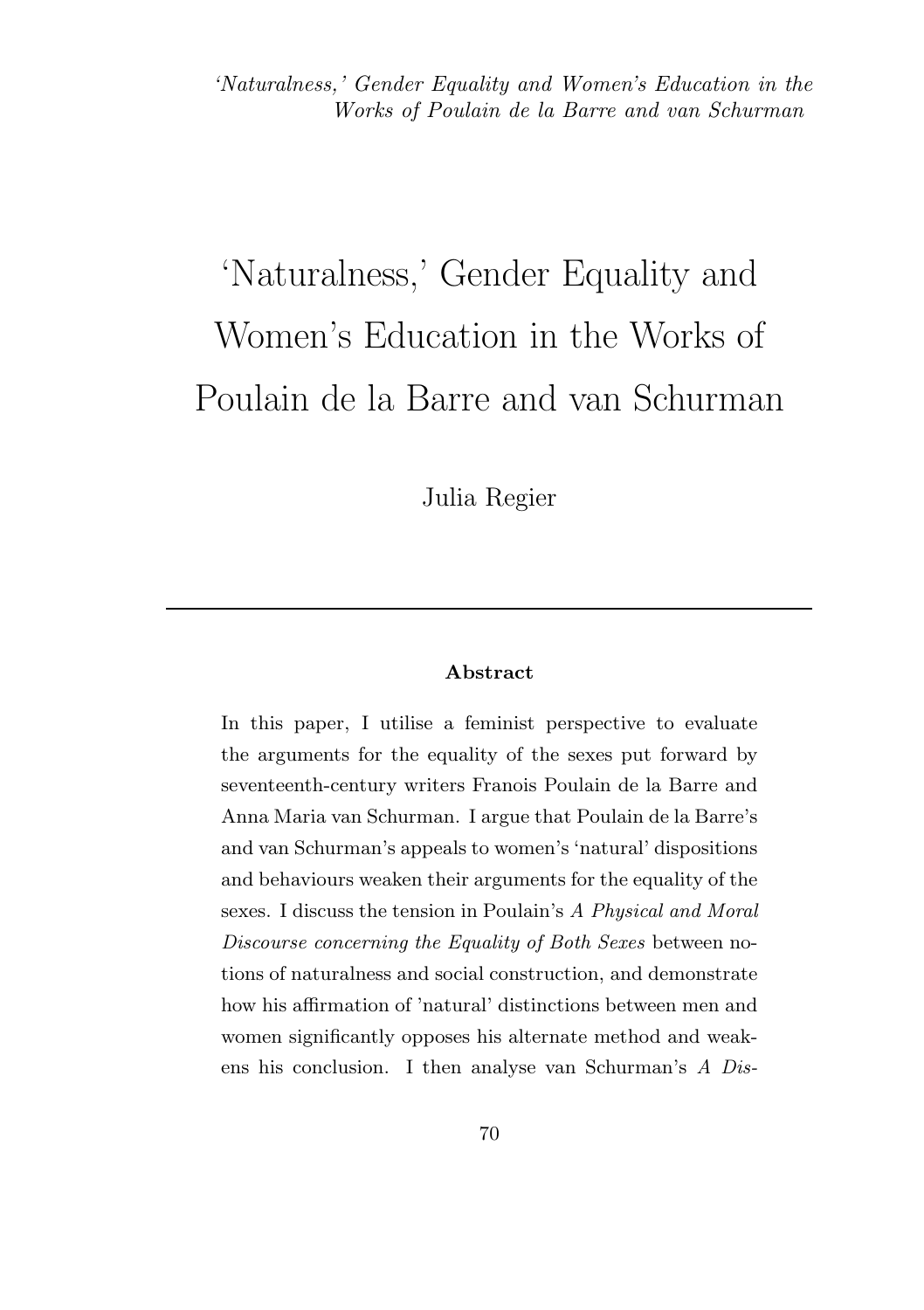sertation on the Natural Capacity of Women for Study and Learning, in which she uses supposed natural dispositions and attributes of women to advance her argument. I conclude that despite their instrumental usefulness in her arguments, van Schurman's usage of damaging and sexist stereotypes of women undermines even her limited conclusion that women should be allowed to study, as well as the greater project of female equality. The intent of this paper is certainly not to discount these authors' important and radical contributions to the furthering of women's interests in the time in which they lived; however, I will conclude that their use of particular naturalness-based evidence and stereotypes means they cannot be considered feminists.

## 1 Introduction

Seventeenth-century thinkers Franois Poulain de la Barre and Anna Maria van Schurman radically challenged the taken-for-granted societal belief that women were inherently inferior to men, unfit for education and undeserving of political rights. In this paper, how-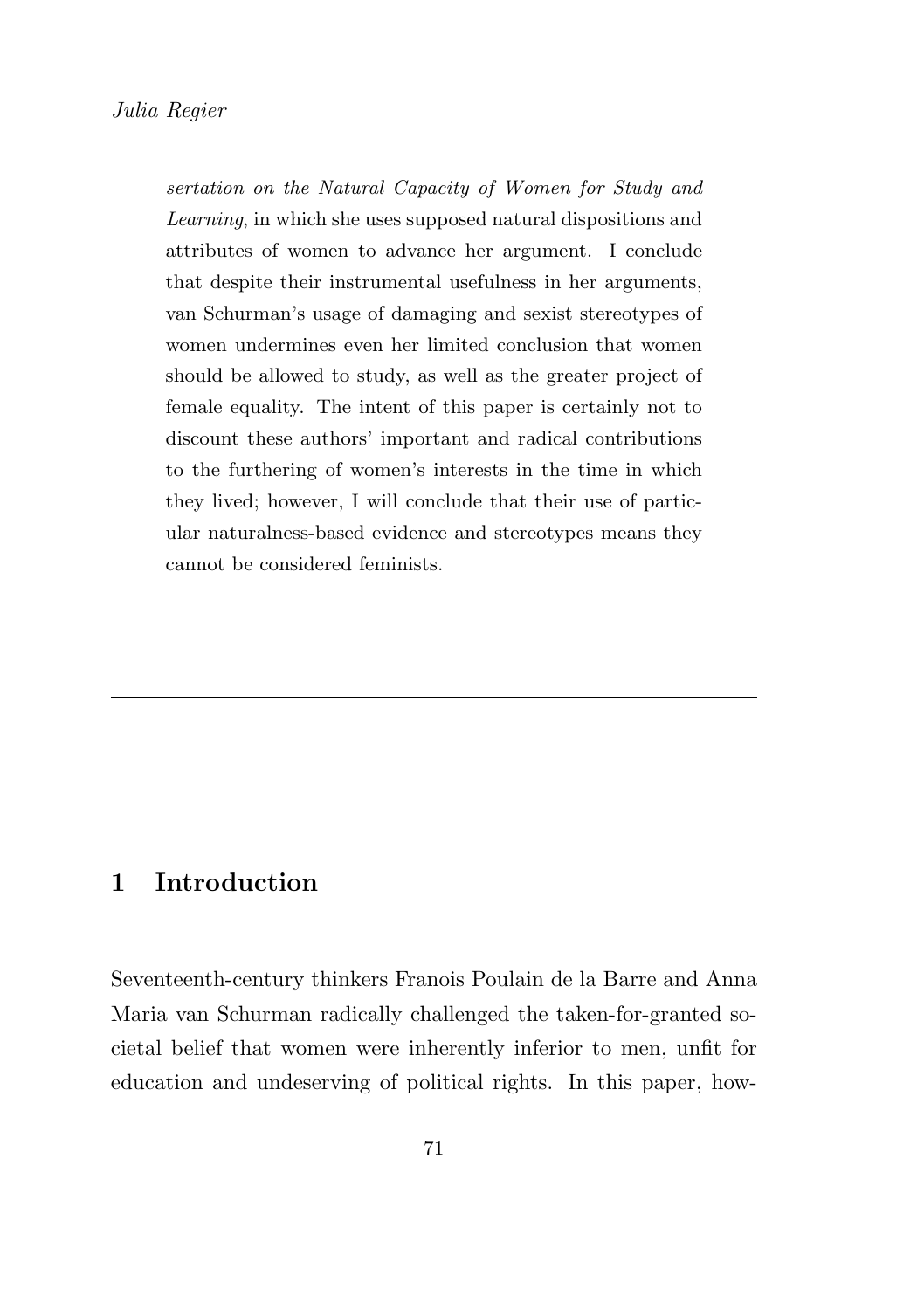ever, I will criticise their arguments through a modern feminist  $\text{ lens}^1$ ; I will argue that Poulain's and van Schurman's appeals to women's 'natural' dispositions and behaviours weaken their arguments for the equality of the sexes. First, I will discuss the tension in Poulain's A Physical and Moral Discourse concerning the Equality of Both Sexes between notions of naturalness and social construction, and demonstrate how his affirmation of 'natural' distinctions between men and women significantly opposes his alternate method and weakens his conclusion. I will consider possible explanations that would enable the coexistence of both strategies within his argument, and argue that they do not sufficiently resolve the tension. I will then turn to van Schurman's A Dissertation on the Natural Capacity of Women for Study and Learning, analysing her use of supposed natural dispositions and attributes of women to advance her argument. I will argue that they uphold damaging and sexist stereotypes of women and therefore undermine even her limited conclusion that women should be allowed to study, as well as the greater project of female equality. I will consider objections to my interpretation of van Schurmanreasons why her inclusion of evidence based on natural or inherent characteristics might be viewed as particularly effective and necessaryand I will argue that these reasons are not strong enough to

<sup>1</sup> I do, however, leave unchallenged their usage of the term 'sex' to signify a dichotomy between women and men. In gender studies, 'sex' usually denotes only the biological differences between male and female anatomy, whereas 'gender' refers to the socially constructed, performed categories of 'woman' and 'man' (and other categoriesgender is not a binary distinction). For the purposes of this paper, however, I use the term 'sex' as it was used in seventeenth-century Europe: to differentiate between 'women' and 'men'.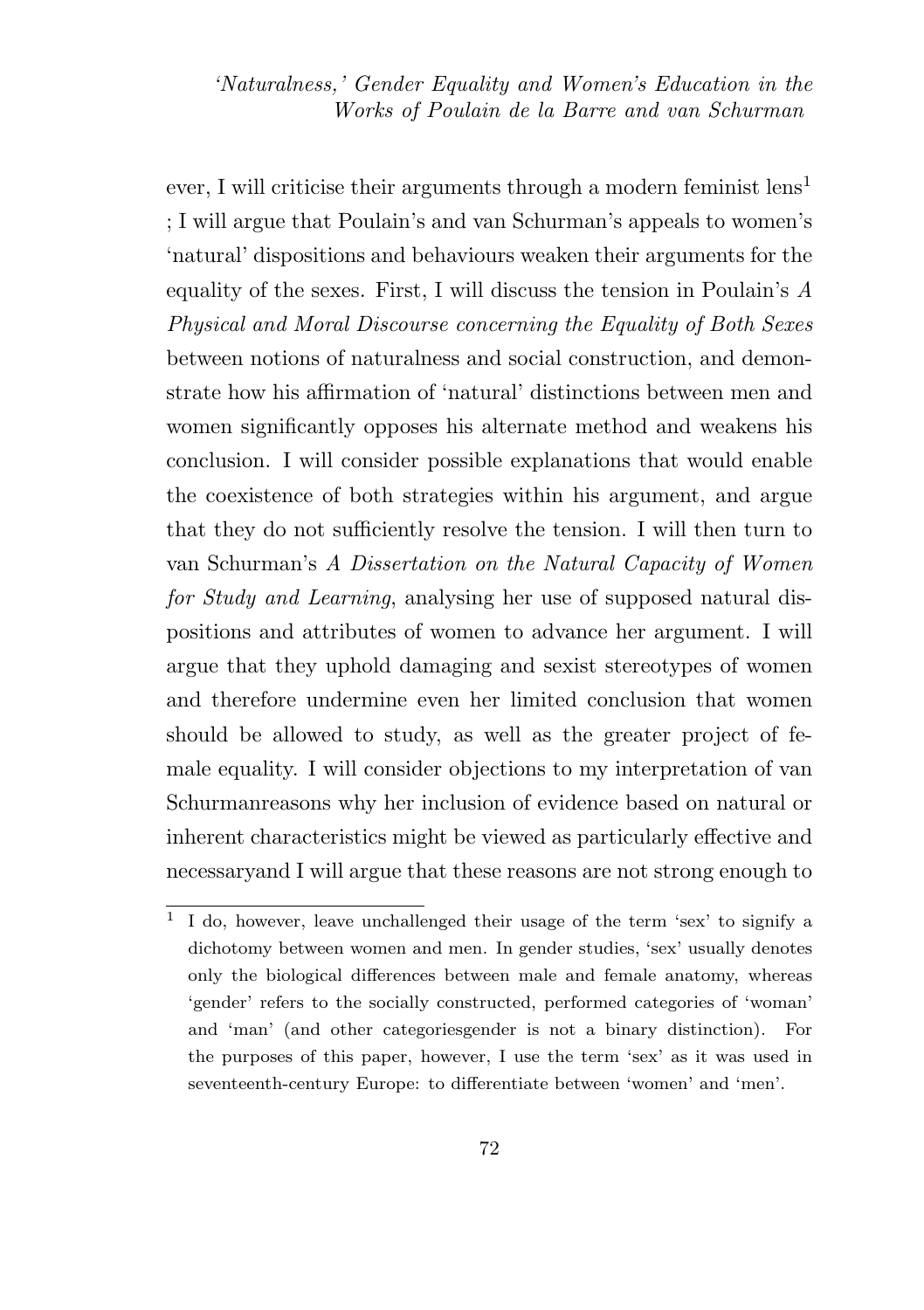outweigh the negative political and cultural consequences of including such evidence. I will conclude with a discussion of both authors together, analysing their contributions in a political and social context.

The intent of this paper is certainly not to discount these authors' important and radical contributions to the furthering of women's interests in the time in which they lived; however, I will conclude that their use of particular naturalness-based evidence and stereotypes means they cannot be considered feminists. I believe this sort of analysis is important, as the consideration of cultural context should not be co-opted as an 'exemption' from feminist critiques or from philosophical exposition of an argument's inconsistencies. Rather, a nuanced understanding of historical philosophical works necessitates the intersection of history, logic, and modern sociological theory.

# 2 Poulain de la Barre

## A. Tension in Poulain's work

In A Physical and Moral Discourse concerning the Equality of Both Sexes, published in 1673, Poulain argues that men and women possess equal intelligence and capabilities, and that the recognition of this equality would justify granting women access to education. He argues that the best way of "rescuing women from the idleness to which they have been reduced" is to "encourage them to study by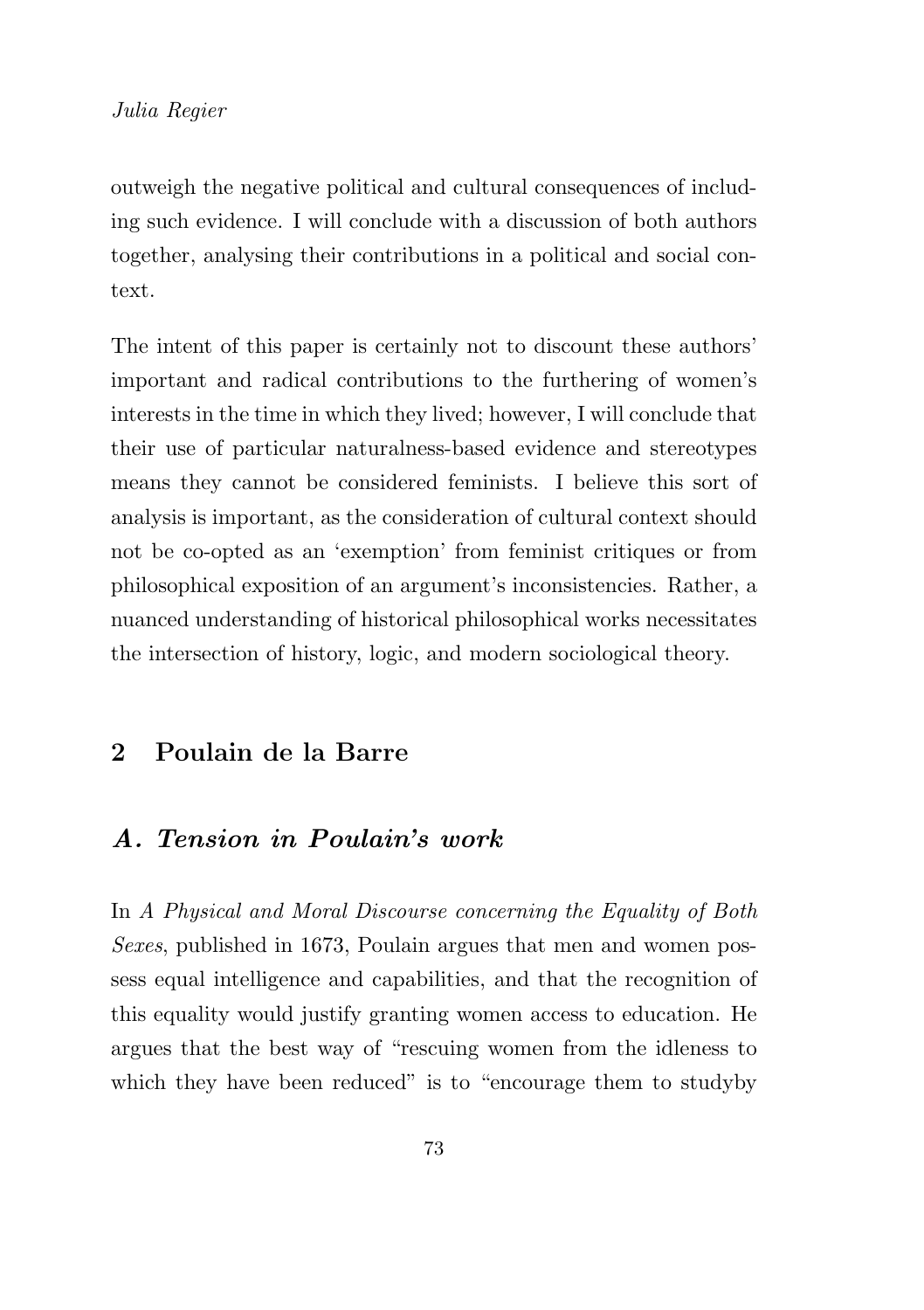informing them that they are as competent to do so as men" (121). A significant tension pervades Poulain's piece, however, between his recognition of supposed natural distinctions between men and women and his assertions that gender roles (and nearly all supposed differences between male and female minds) are socially constructed, even though both tactics are used to support a favourable view of women and the same conclusion concerning female education.

Poulain, ahead of his time, introduces social constructionist ideas into his theory. He believes that much of what we conceive as 'natural' is actually the result of custom and socialisation. He suggests that even aptitudes for specific fields of study are not 'natural' but rather shaped by necessity or circumstance (161). Likewise, he believes that all human minds have the same capacity for intelligence and knowledgechallenging the modern notion of IQ (158). These are controversial claims that resist the notion of naturalness in its most widely accepted forms. We commonly believe that whatever reflects our current society is natural or inevitable; Poulain argues that this phenomenon can explain many of the misguided attacks on women in his day. He suggests that if women held all positions of authority, everyone would believe men were put on the earth for the benefit of women (the opposite of the existing belief), highlighting the socially constructed nature of beliefs in gender difference (149). Poulain is adamant that the mind does not have a sex (157).

Despite all of this, Poulain includes many mentions of traits and dispositions that are 'natural' to females, seemingly contradicting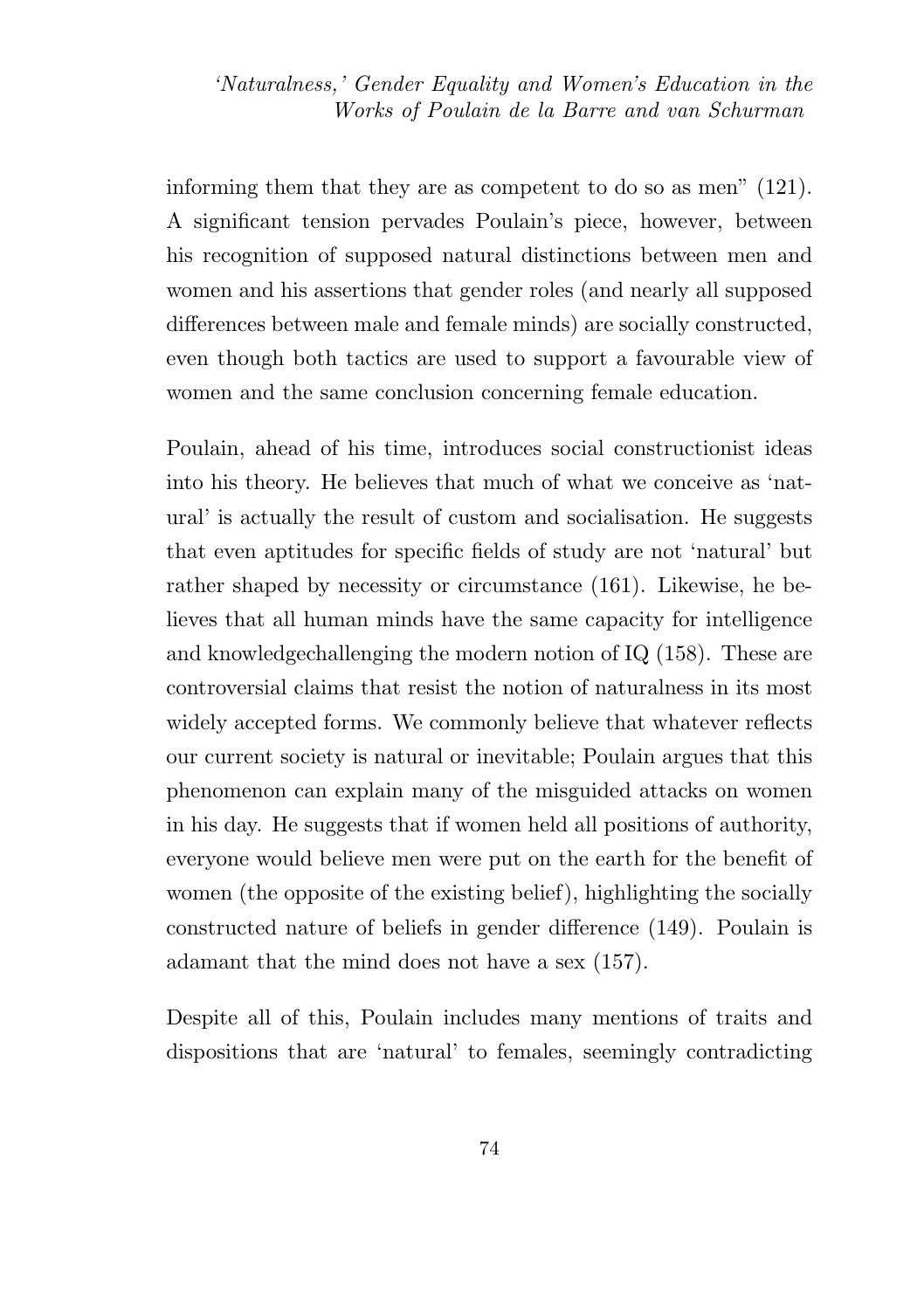the previous assertions. He uses the descriptions of these natural tendencies to demonstrate how women are actually superior to men in many respects. Poulain asserts that women succeed in the art of persuasion "naturally" better than men (163); they have a "more refined temperament" (168); they have a natural intelligence that makes them better learners (175); they have a naturally superior imagination and memory because their brains easily take in impressions from the outside world (179). Although these claims are favourable toward women, they weaken his argument by invalidating his social constructionist claims, which form the strongest basis for his arguments for equality and equal educational opportunity. Poulain cannot validly conclude both that the mind has no sex and that women's minds fundamentally differ from men's.

# B. Consideration of objections

Attempts can be made to rescue Poulain's argument from the damaging effects of this contradiction. It could be argued that because Poulain's use of the word 'equal' does not mean 'the same,' the contradiction is mitigated. He uses the premise that women have superior imagination and memory due to innate differences in brain activity to prove the conclusion that men and women are equal with respect to the mind (180). Surely, this inconsistency would not have escaped his attention, so it is legitimate to question what he means by 'equal' and if there could be implied premises left out of the argument. Perhaps men have other characteristic advantages due to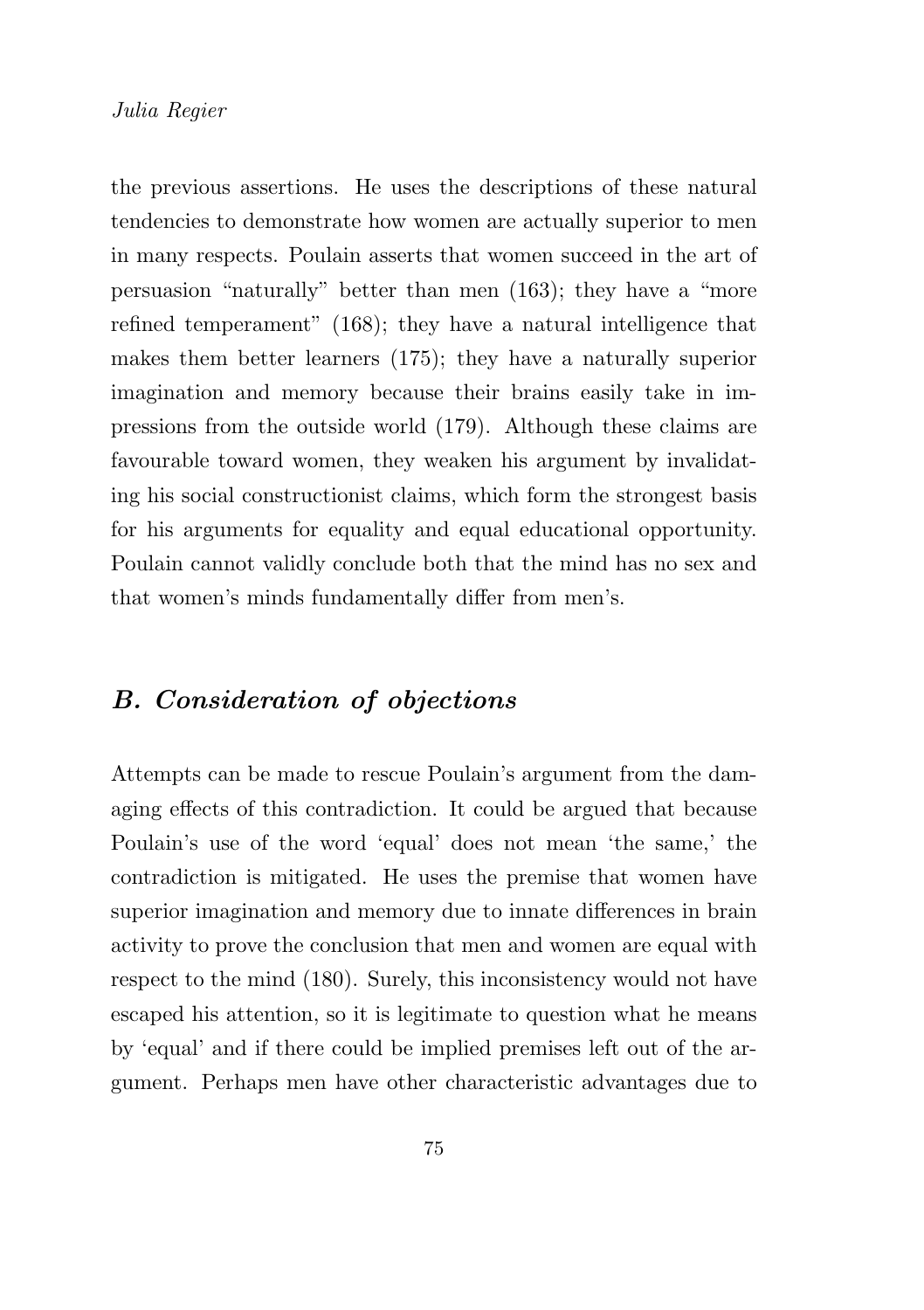their brains, which he assumes his audience to know already. Since it was usually argued that women's minds were naturally inferior, perhaps he felt he only needed to include evidence of female advantages. By 'equal,' then, he could mean that the capacities unique to each sex balance each other out. This suggestion can be refuted, however, with Poulain's claim that the brain anatomy of males and females is identical (158). It certainly does not settle the tension.

Another attempt can be made to salvage Poulain's argument by drawing a distinction between bodily characteristics and characteristics of the intelligent, rational mind. Perhaps men and women differ with respect to one of these two domains, and are identical with respect to the other, and this could explain Poulain's seemingly contradictory statements. Choosing either one, however, leads to a contradiction with another statement of Poulain's. In different parts of his paper, Poulain asserts both that the brains (158) and the minds (180) of males and females are identical. Thus, this line of thought does not satisfactorily resolve the tension, either.

Ultimately, Poulain's use of naturalness-based evidence comes into conflict with his otherwise strong social constructionist argument that "we are full of prejudices," and "it is necessary to get rid of them completely in order to acquire clear and distinct knowledge" (119). By utilising his own experiential, 'natural' evidence, Poulain reveals that he himself has not fully committed to this social constructionist perspective. In addition, his use of adjectives like 'refined' to describe women still perpetuates sexist stereotypes, albeit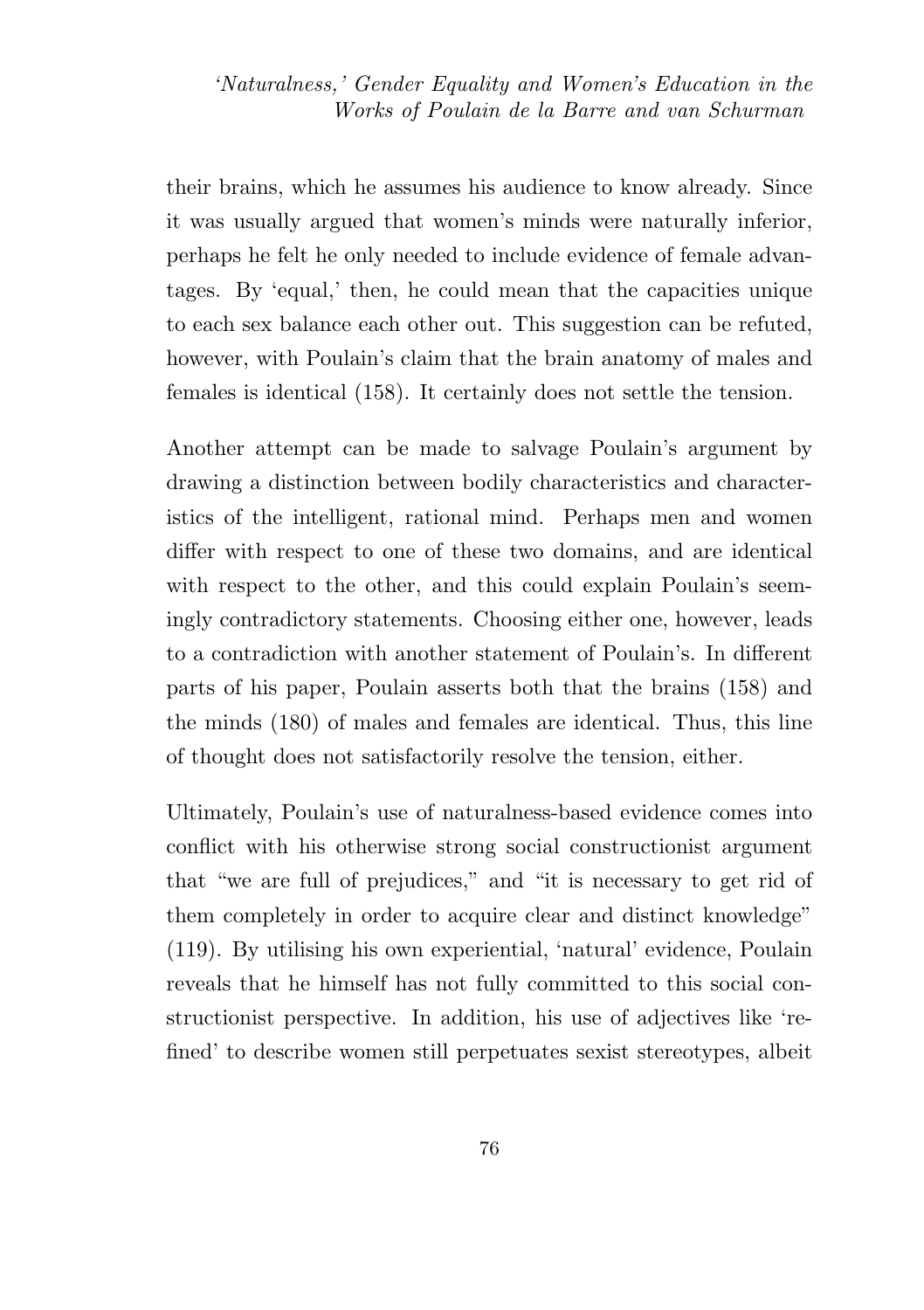with a positive spin. Most importantly, he continues the trend of using evidence based on observed natural dispositions of women that are different from men'sa method used primarily to argue against female equality. In so doing, he pivots the argument toward an ineffective debate pitting one set of experiences against another (for example, the extent of women's intelligence, which Poulain argues is great and his opponents argue is limited). Though this could be a worthwhile strategy for another paper, its presence in Poulain's significantly diminishes the impact of the social constructionist perspective, which urges us to question and discount our experiential prejudices.

## 3 Van Schurman

## A. Van Schurman's antifeminist claims

Anna Maria van Schurman's A Dissertation on the Natural Capacity of Women for Study and Learning, published in 1641, attempts to answer affirmatively the "moral question: is the study of letters appropriate for a Christian woman?" (79). Her goal is far narrower than Poulain's; her aim is certainly not to prove that the mind has no sex or even that men's and women's capabilities are the same. Through a series of numbered logical arguments, including counterarguments to opponents' claims, she merely aims to prove that it is appropriate for Christian women to be educated. Within these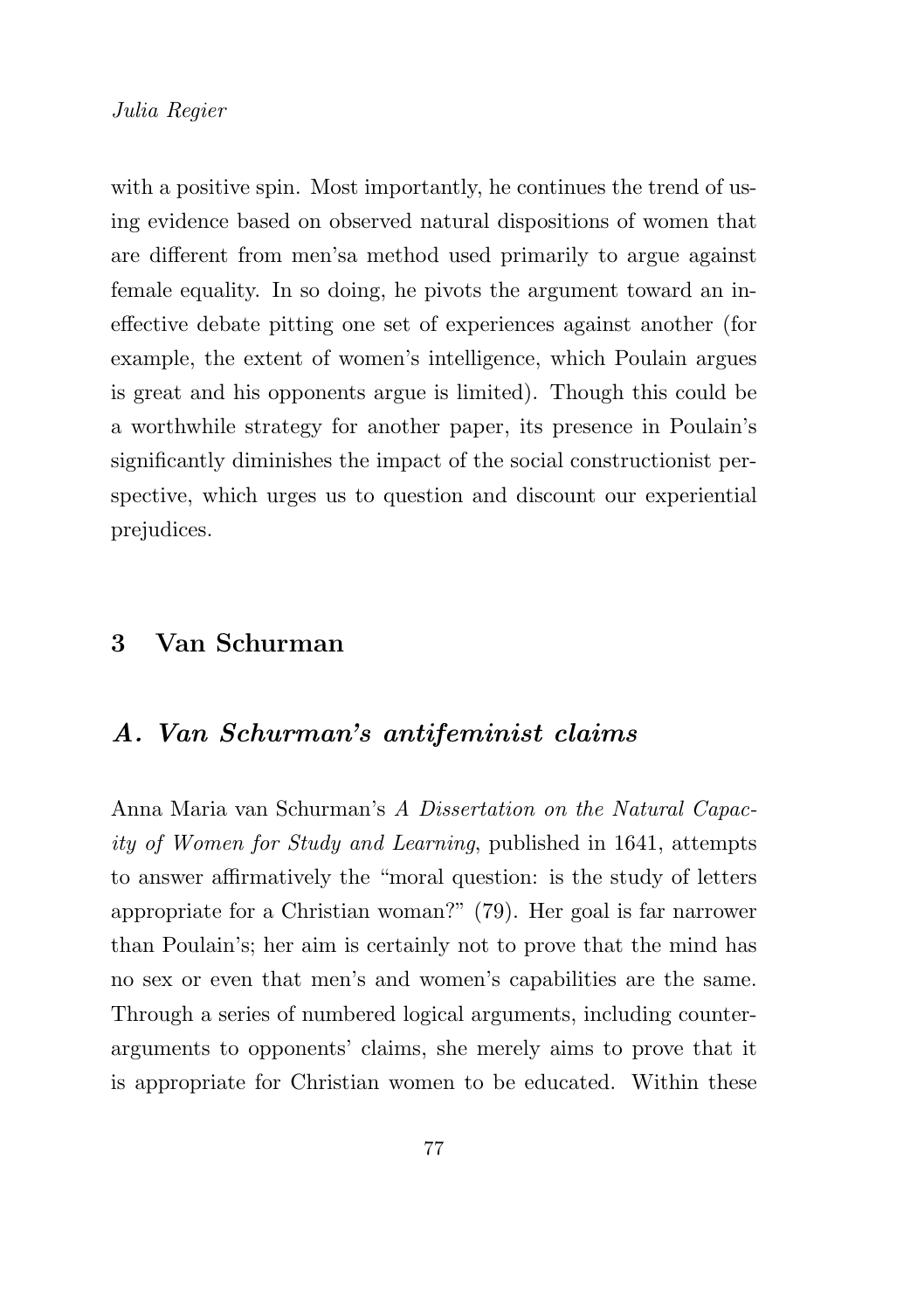arguments, van Schurman affirms perceived natural attributes of women, many of which are negative and degrading. Several of these assertions affirm the fragile nature of women; she asserts that "the honour of the female sex is very fragile"  $(87)$  and that women, "because of the feebleness or fickleness of their native intelligence or temperament" are "in danger of vanity" (84). She also belittles female intelligence, agreeing with her opponents that "a woman's natural ability is less able" (91). Additionally, van Schurman lends support to societal definitions of and expectations for women, many of which are justified by supposed natural dispositions. She qualifies her advocation of female education, granting that she does "not recommend as strongly those studies that pertain to the practice of law, to military affairs, or to the art of public speaking in a temple, court, or academy, because they are less appropriate or necessary" (81). This statement reveals her opinion that women should only fill a certain societal role - "keepers of the home" (85) - and that education must have instrumental value to a student's practical life to be deemed "appropriate." Van Schurman also states without criticism that women "are never allowed, I say, to recover our good reputation once it begins to be tarnished by blemishes that cling to us from unwelcome suspicions," so "it is surely incumbent on girls not only to avoid evils when they encounter them but to anticipate them even before that happens" (*Correspondence* 100-101). Instead of challenging society's unfair, lasting judgments of women, she places the blame and the responsibility on women themselves to keep up a good reputation, which entails adhering to societally dictated norms and expectations. Her assent to societal sexism in statements such as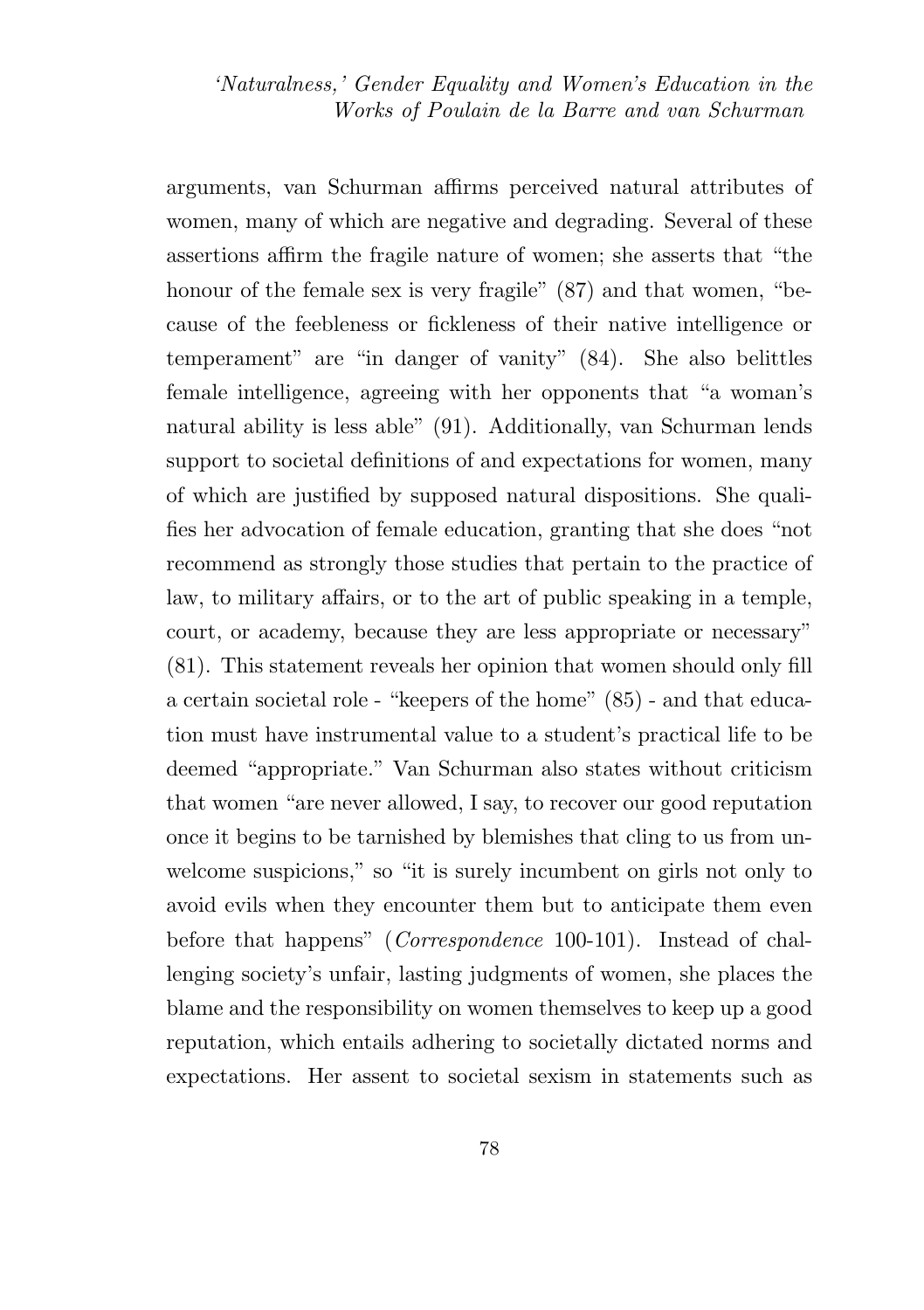these complements her affirmations of natural female dispositions. Like Poulain's, however, some of van Schurman's arguments seem to support the idea that pervasive societal influence or custom impacts common views of women in negative ways, somewhat contradicting her other statements. In one argument, she states that "it is impossible to draw any valid conclusion about our inclination to study without encouraging us to embark on studies by the best means and reasons available" (92), and that those who would argue against women's inclination to study do so "from custom alone, since women very rarely apply their minds to study" (91). This, more than any of her other statements, relies on a social constructionist view: one cannot make judgments about natural inclinations and behaviours of women when women are denied every opportunity to act upon whatever inclinations may be present. In other words, our perceptions of natural behaviour are influenced by societal constraints. This argument criticises the use of natural dispositions as a tool for argumentation, and therefore calls into question many of her previous premises. It is unclear how she can claim women to be 'fragile' and 'fickle' and possessing less 'natural ability' when she also seems to acknowledge that women are regularly denied the opportunity to assert strength or intelligence. Perhaps van Schurman is simply subject to the same prejudices as her opponents, or perhaps there is something purposeful about the inclusion of negative natural female characteristics. The latter suggestion forms the basis for the strongest objection to my interpretation.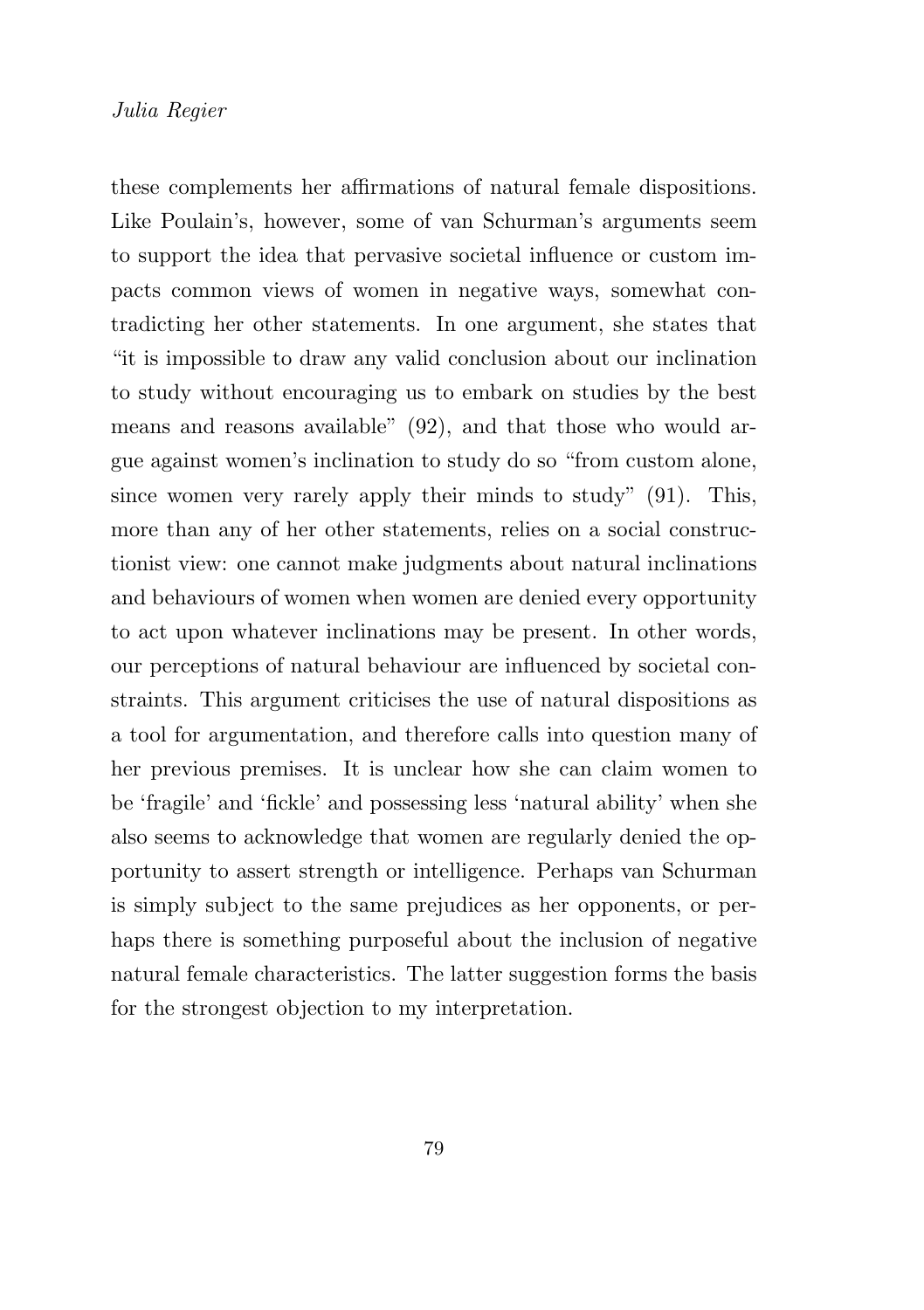# B. Consideration of objections

It could be argued that van Schurman's use of the concept of naturalness is actually a purposeful co-optation of the language and beliefs of her opponents to refute the opponents' own arguments, which is arguably the most effective way to challenge them. Van Schurman agrees that "a woman's natural ability is less able" (91), but she uses this statement to cleverly refute a common argument of opponents by using its key premise to achieve the opposite end. The opponent's argument is that "the study of letters is not appropriate for anyone whose natural ability is weaker. But a woman's natural ability is weaker. Therefore, the study of letters is not appropriate for women" (90). Van Schurman does not deny the second premise, but rather challenges the first, asserting that actually, "the study of letters is most appropriate for those whose natural ability is less able," because "the means and supports by which such deficiencies may be corrected are most suitable for those who are provided with fewer natural gifts" (91). This response is arguably much stronger considering the context in which she was writing than if she had argued women to have equal intelligence as men; this response seems more likely to influence an opponent, whereas a critique of the second claim would surely fall on deaf ears. The same argument can be applied to the entirety of van Schurman's paper. Her argument for women's education could be all the more compelling because she agrees with her opponents in many respects.

This suggestion is not incorrect, but by perpetuating the most sexist.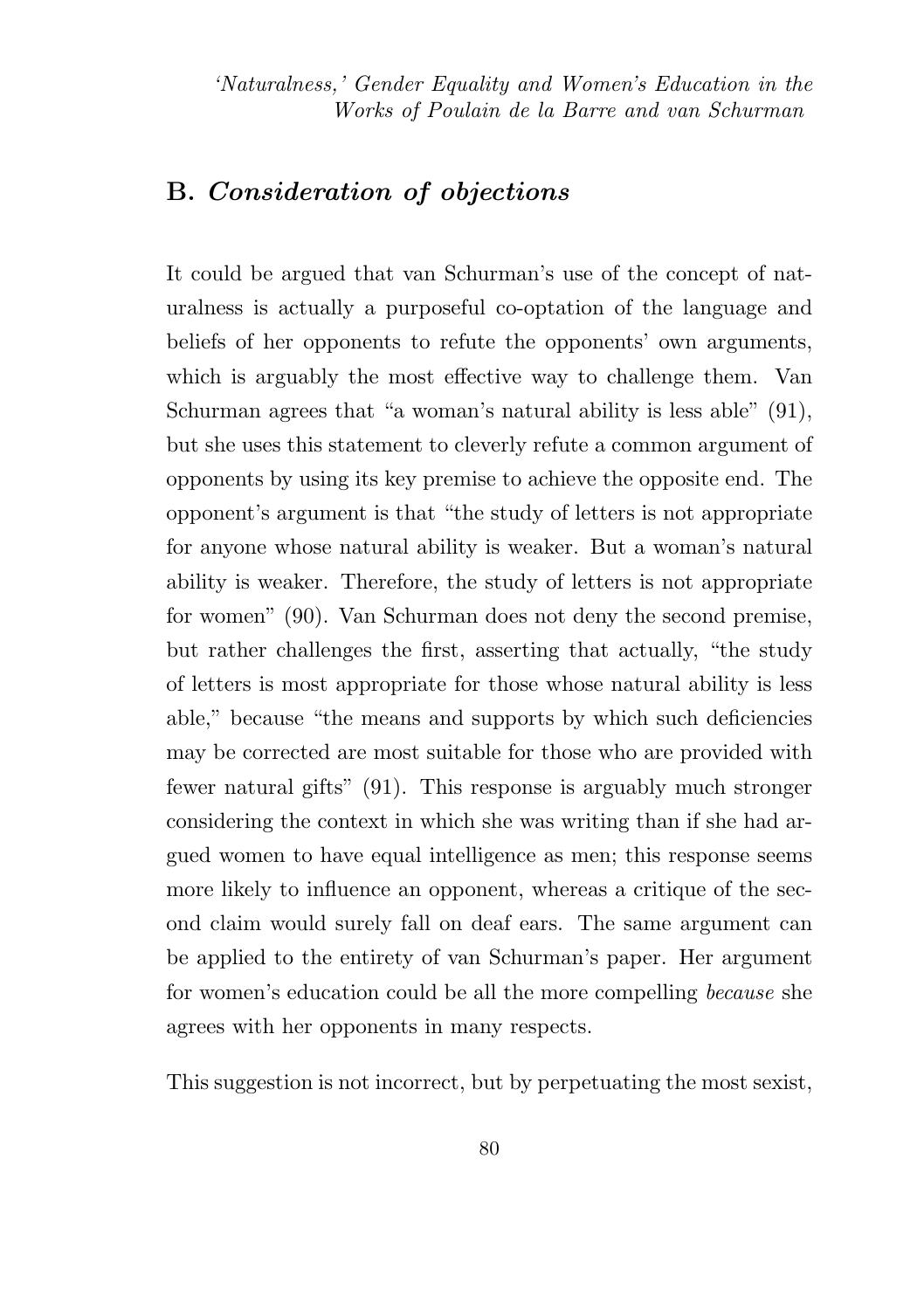pervasive stereotypes of women based on their 'natural' behaviours and dispositions, van Schurman significantly limits the impact her work could make. Even within the limited scope of her own paper, her overwhelming inclusion of traditional stereotypes of women weakens her conclusion. Her affirmation that natural female characteristics of fragility and unintelligence exist only reinforces her assent to the societally dictated role for women. Even though she argues that women should be educated, she does not push the point very far, agreeing that some types of education are unnecessary because they are irrelevant to a woman's life and duties, and that married women should not study (*Correspondence* 95). Her conclusion excludes the majority of women, then, and it certainly does nothing to challenge patriarchal beliefs of female inferiority. The suggestion that she does this purposefully, 'playing the game' to maintain high readership and respect, is refuted by van Schurman's autobiography Eukleria, published late in her life. In this text, she essentially withdraws all of her previous work, apologising for the "shameful frailty of [her] mind" and her "worldly or vain mentality" (112).

## 4 Conclusion: Poulain and van Schurman

Poulain and van Schurman were radical for their time. Simply arguing for women's access to education, and in Poulain's case, the complete intellectual and biological equality of men and women, was an utter rejection of the common opinion. Merely by being a wellknown female writer, van Schurman broke stereotypes of her sex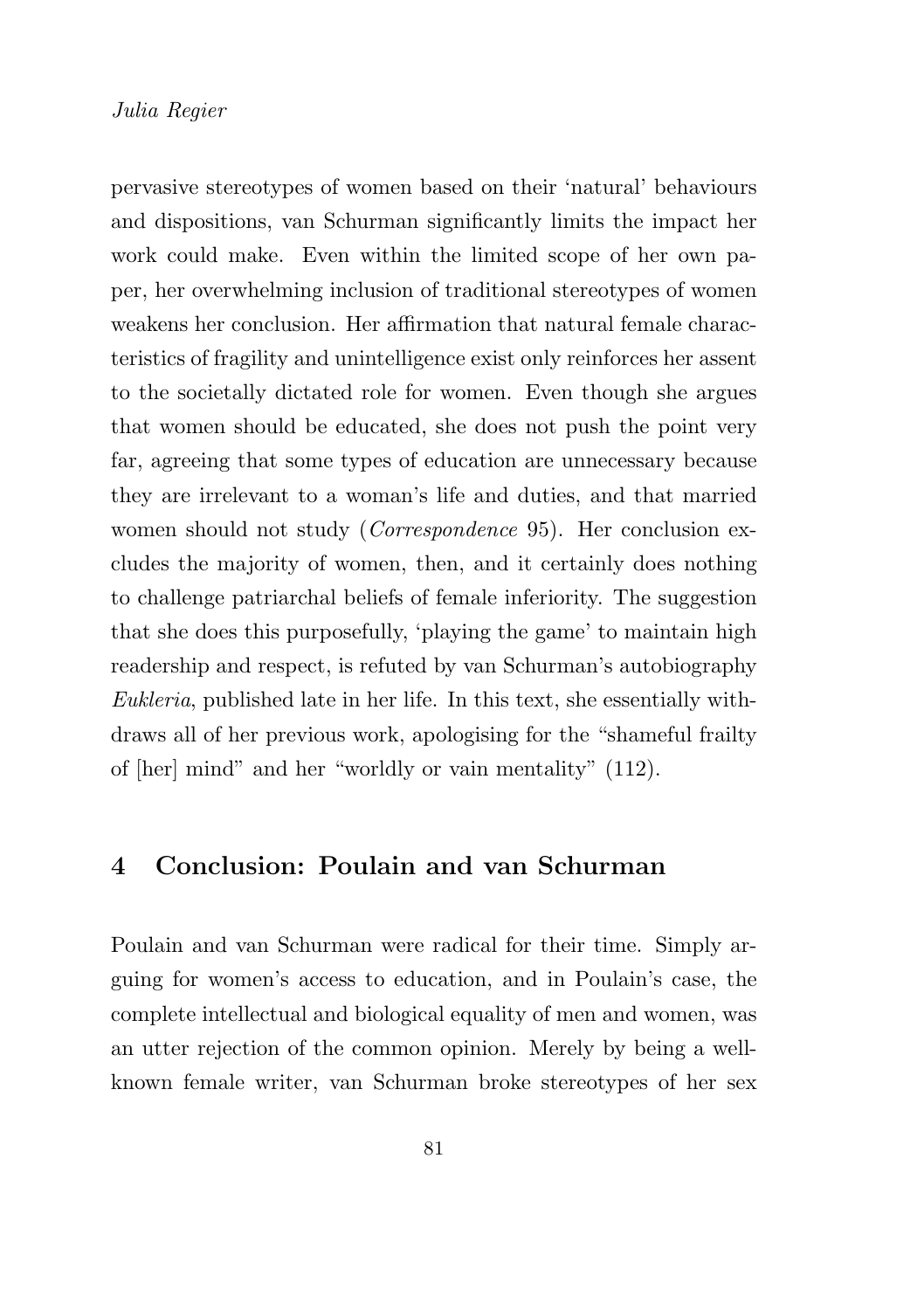and challenged patriarchal power. When evaluating van Schurman's piece, it is also important to recognise that it would have been far more difficult for a woman to publish a piece as strongly worded and radical as Poulain's. Neither of them, however, is free from sexist assumptions rooted in beliefs about naturalness, and for this reason, neither of them can be called feminist. Both authors' works would have been more compelling and significant to the advancement of gender equality without the inclusion of evidence based on observed 'natural' traits of women.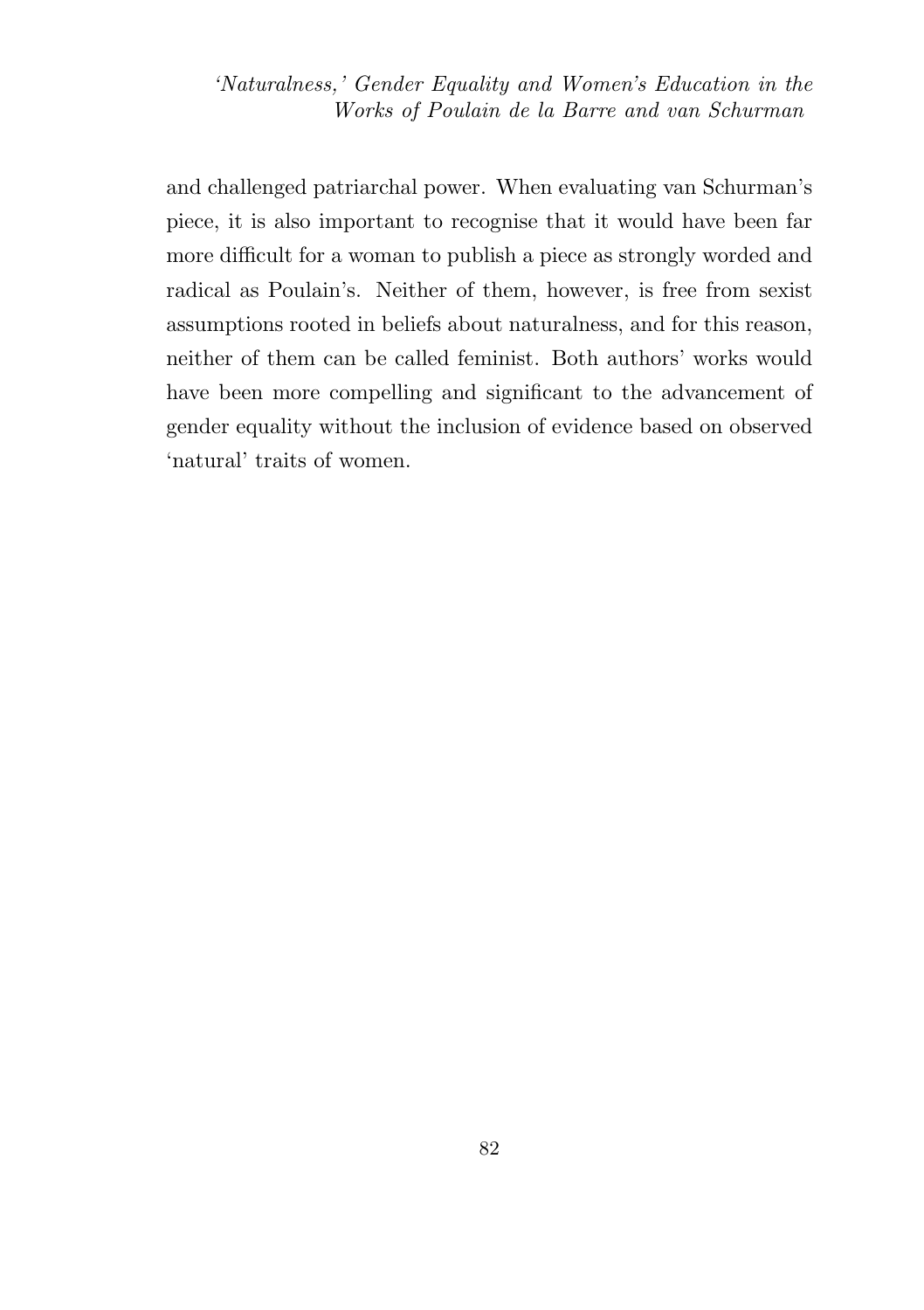# References

- [1] Arneson, Richard J, 1989 "Equality and Equal Opportunity for Welfare." Philosophical Studies 56: 77-93. Poulin de la Barre, Franois. 2013. "A Physical and Moral Discourse concerning the Equality of Both Sexes." In Equality of the Sexes: Three Feminist Texts of the Seventeenth Century, edited and translated by Desmond M. Clarke, 119-200. Oxford: Oxford University Press (originally published 1673).
- [2] Van Schurman, Anna Maria. 2013. "A Dissertation on the Natural Capacity of Women for Study and Learning." In Equality of the Sexes: Three Feminist Texts of the Seventeenth Century, edited and translated by Desmond M. Clarke, 79-93. Oxford: Oxford University Press (originally published 1641).
- [3] Van Schurman, Anna Maria. 2013. "Excerpts from the Correspondence." In Equality of the Sexes: Three Feminist Texts of the Seventeenth Century, edited and translated by Desmond M. Clarke, 94-111. Oxford: Oxford University Press (originally written 1648).
- [4] Van Schurman, Anna Maria. 2013. "Excerpts from Eukleria." In Equality of the Sexes: Three Feminist Texts of the Seventeenth Century, edited and translated by Desmond M. Clarke, 112-118. Oxford: Oxford University Press (originally published 1673).